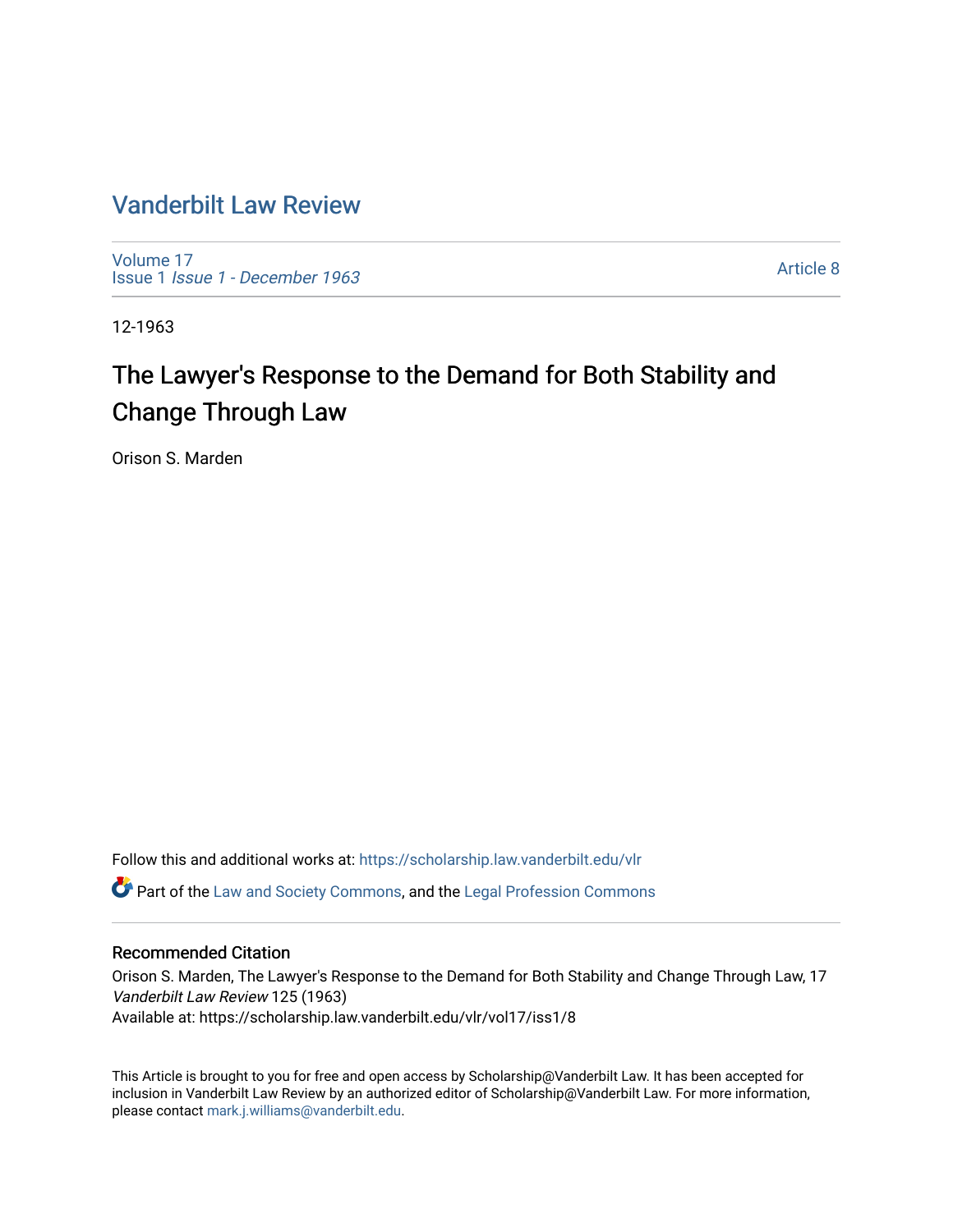# The Lawyer's Response to the Demand for Both Stability and Change Through Law

### *Orison S. Marden\**

The theme suggested for this happy occasion gives opportunity for reflection on society's demand for both stability and change in the laws which protect our person, our property, and our freedom. Some of the distinguished speakers who have preceded me have discussed the social, economic, technological, and ethical changes which tend to force adjustments in our laws and in their application. Others have dealt with community resources and responsibilities. The two speakers whom you have just heard have dealt with the response of the legislative, executive, and judicial branches of government to these demands of society. I have been asked to speak of the lawyer's response and this I do with some trepidation, especially as my audience is composed largely of lawyers and lawyers-to-be, some of whom are also judges and legal educators.

The late John W. Davis, with characteristic clarity, described the lawyer's role in our society in these words:

True, we build no bridges. We raise no towers. We construct no engines. We paint no pictures-unless as amateurs for our own principal amusement. There is little of all that we do which the eye of man can see. But we smooth out difficulties; we relieve stress; we correct mistakes; we take up other men's burdens and by our efforts we make possible the peaceful life of men in a peaceful state. We may not construct the levers, pistons and wheels of society, but we supply the lubrication that makes its even running possible.1

We need not worry about the lawyer's response to the need for stability in the law. The average lawyer is a conservative chap who does not favor change unless the need for it has been proved to the hilt. Nor need we tender *full* apologies for this hardheaded attitude, for, as Judge Cardozo once said, "certainty and uniformity are gains not lightly to be sacrificed. Above all is this true when honest men have shaped their conduct upon the faith of the pronouncement."2 At times, however, we have allowed these considerations, important as

<sup>0</sup> Member, White & Case, New York, New York; Immediate Past President, Association of the Bar of the City of New York.

<sup>1.</sup> Address Before the Seventy-Fifth Anniversary Meeting of the Association of the Bar of the City of New York, March 16, 1946.

<sup>2.</sup> CAnnozo, THE PABmDoXEs OF **LEGAL** SCIENCE 30 (1947).

<sup>125</sup>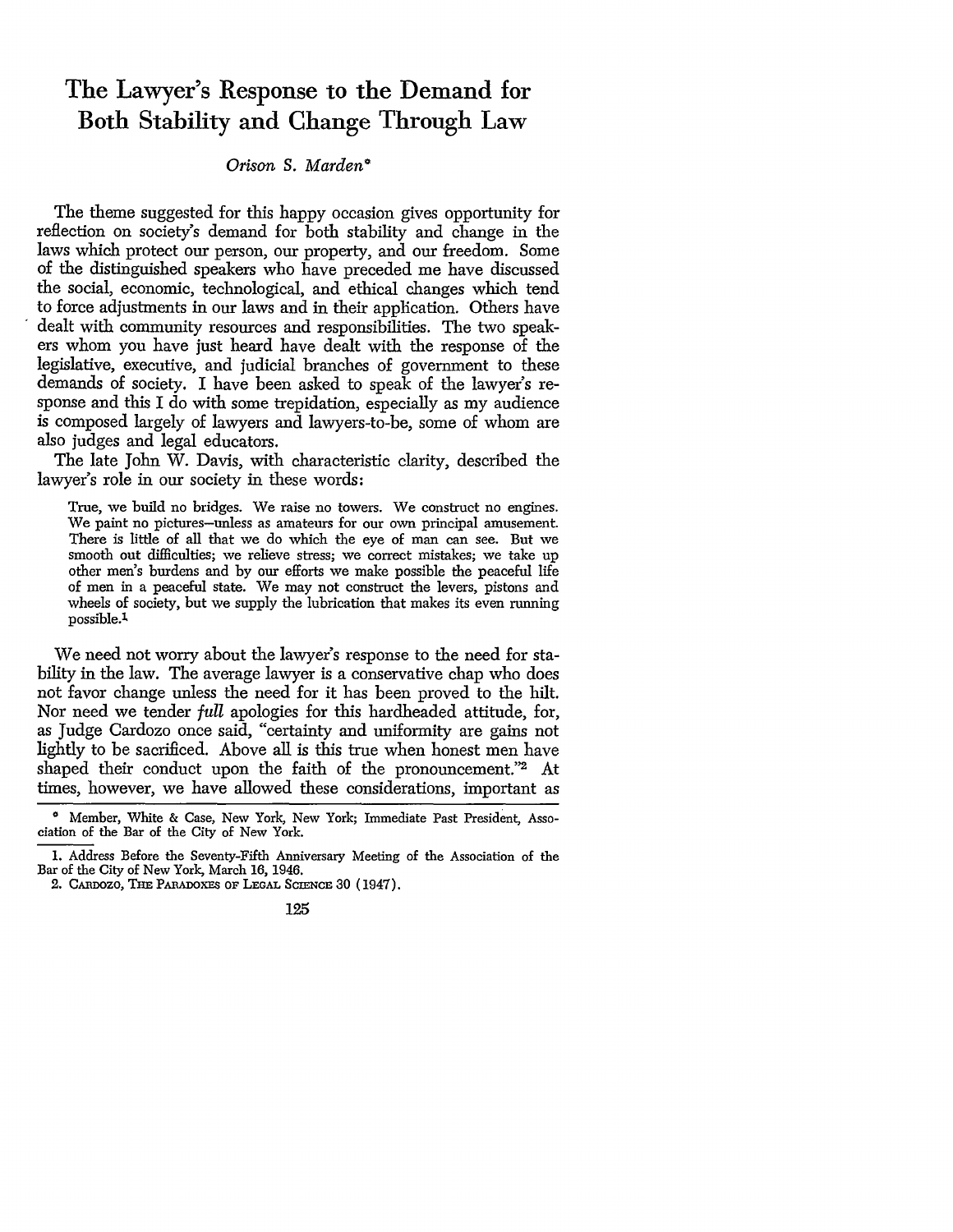they are, to outweigh even more compelling reasons for change. And at times there has been foolish resistance in some quarters to experimentation designed to test the value of suggested changes.

In contrast, the medical profession presents quite a different image to the public. On television, on radio, and in the public press, doctors appear to be constantly engaged in seeking new and better methods for treating the ills of their patients. Admittedly the public relations of our sister profession are not always good but generally speaking, the doctor basks in a better light than the lawyer.

If we are seeking better methods for serving our clients, we have not succeeded in letting the public know about it. Nor, **if** we believe existing procedures to be modem and adequate, have we persuaded our clients that this is so.

The truth is that much of our law, both substantive and procedural, is as antiquated as the Model T Ford. But it is also true that substantial segments of our profession have been and are striving to modernize and make more uniform our case and statute law as well as our rules of procedure.

Solid and intensive work is being carried on year after year by judicial conferences and committees, bar association sections and committees, legislative commissions, the law schools, and such scholarly organizations as the American Law Institute, the American Bar Foundation, The Institute of Judicial Administration, the American Judicature Society, and the Commissioners on Uniform State Laws. It is the collective action of these groups, in which the work of lawyers predominates, that has produced the more important legal reforms in recent years. But the general public is not aware of this.

Many a change in the law has also been accomplished through the efforts of a single lawyer battling for his client. The decision in *Mac-Pherson v. Buick Motor Co.3* is an apt illustration. And witness the work of assigned counsel, just the other day, in persuading the United States Supreme Court to overrule *Betts v. Brady.4*

The practising lawyer who never enters the courtroom also influences the development of the law. The contract or convertible debenture he prepares, the advice he gives, the last will and testament he draws-all may have an impact on the law which could lead to changes.

Much of the criticism leveled at our profession revolves around the claim that lawyers generally oppose improvements in the law as they wish to preserve their time-honored methods and privileges. I would

<sup>3.</sup> **217** N.Y. 382, **111 N.E.** 1050 **(1916).**

<sup>4.</sup> Gideon v. Wainwright, 372 U.S. 335 (1963), overruling Betts v. Brady, **316** U.S. 455 (1942).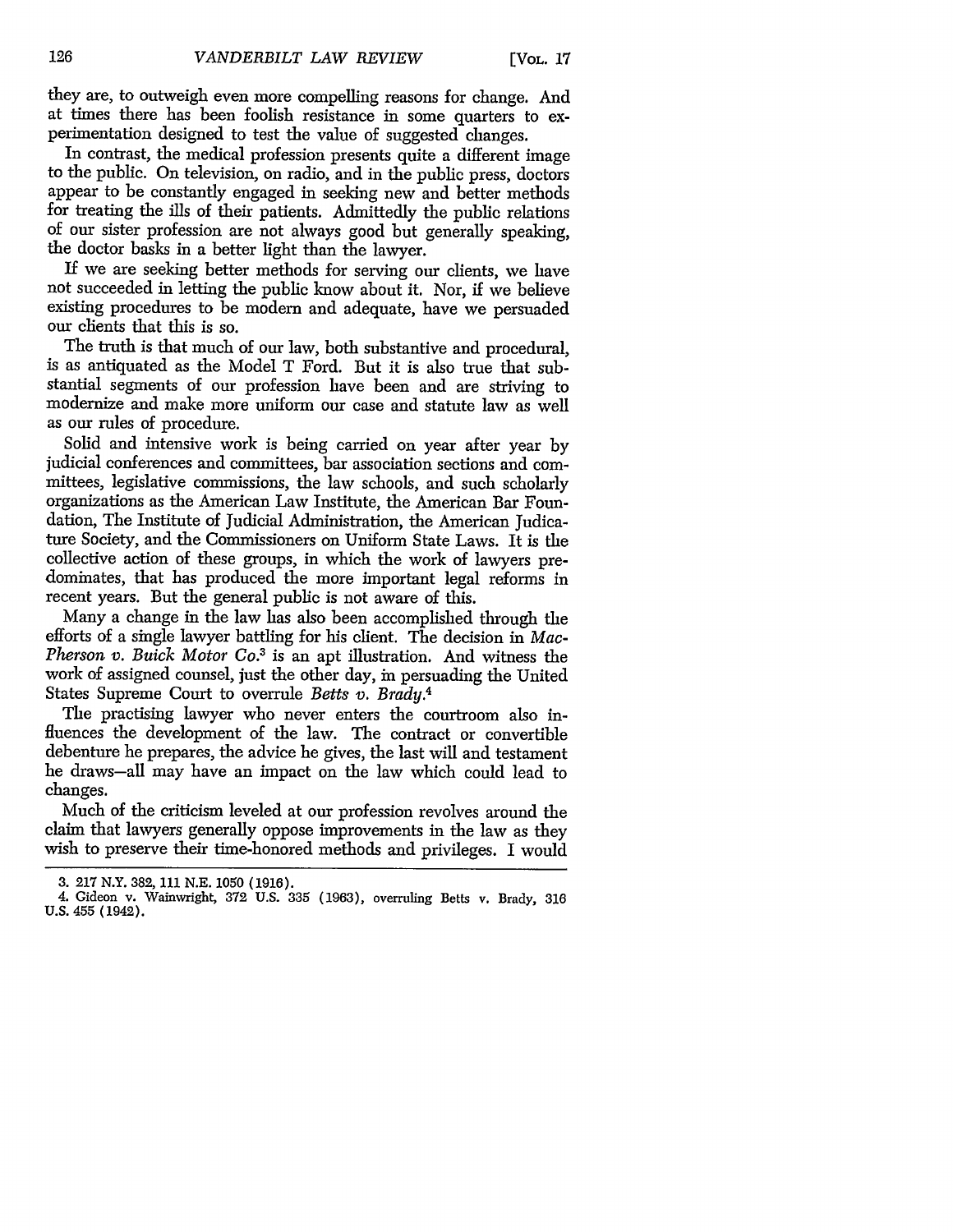**19631**

not deny that there are such lawyers but the charge is in the main a false one. Nevertheless, it teaches that we must learn better ways of acquainting the public with the fact that lawyers are interested in improving their service to the public and that the organized bar, many judges, the law schools, and lawyer organizations are working to improve the administration of justice. In recent years the American Bar Association has greatly improved the public relations of the bar, but there is plenty of room for further improvement, particularly at the state and local levels.

#### IMPROVED METHODS **FOR** LAw REVISION

Now I turn to consideration of possible methods for improving the effectiveness of the organized bar and individual lawyers in responding to society's demand for changes which may or may not represent improvements in the law. Experience has taught us that improvements in practice and procedure frequently require experimentation, and adjustments in this area should usually be made under the direction of the courts with the advice and assistance of the bar, rather than by the legislature. Revisions of substantive law and major changes in procedure will ordinarily require legislative action.

Whether substantive or procedural, however, changes in our law should preferably come after careful study and evaluation by small and highly qualified groups who are not under deadline pressures and who can deal objectively with all the considerations involved. It is desirable that the recommendations of such groups should then be tested further by bar association committees, legal organizations, and, where legislative action is desirable, by the legislature. Any proposal which can survive such tests is likely to be very worthwhile.

Ideally we should have public agencies in every state, and in our federal system as well, where small groups of highly respected lawyers, judges, and legal scholars, with staff assistance, would spend the greater part of their time, year in and year out, in reviewing judicial decisions and statutory law and in proposing desirable changes in legislation and court rules.

Dean Pound was an early advocate of such an agency for law reform.5 Judge Cardozo proposed a "Ministry of Justice" charged with the full time duty of considering the need for clearing up ambiguities in statute law and proposing legislation to correct such defects as well as inequities disclosed by judicial decisions.<sup>6</sup> In his words, "Let

<sup>5.</sup> Pound, *Juristic Problems of National Progress,* 22 **AMERIcAN** J. oF SocioLocy **721, 729-31 (1917).**

<sup>6.</sup> Cardozo, *A Ministry of Justice,* **35 HARv.** L. **REv. 113 (1921).**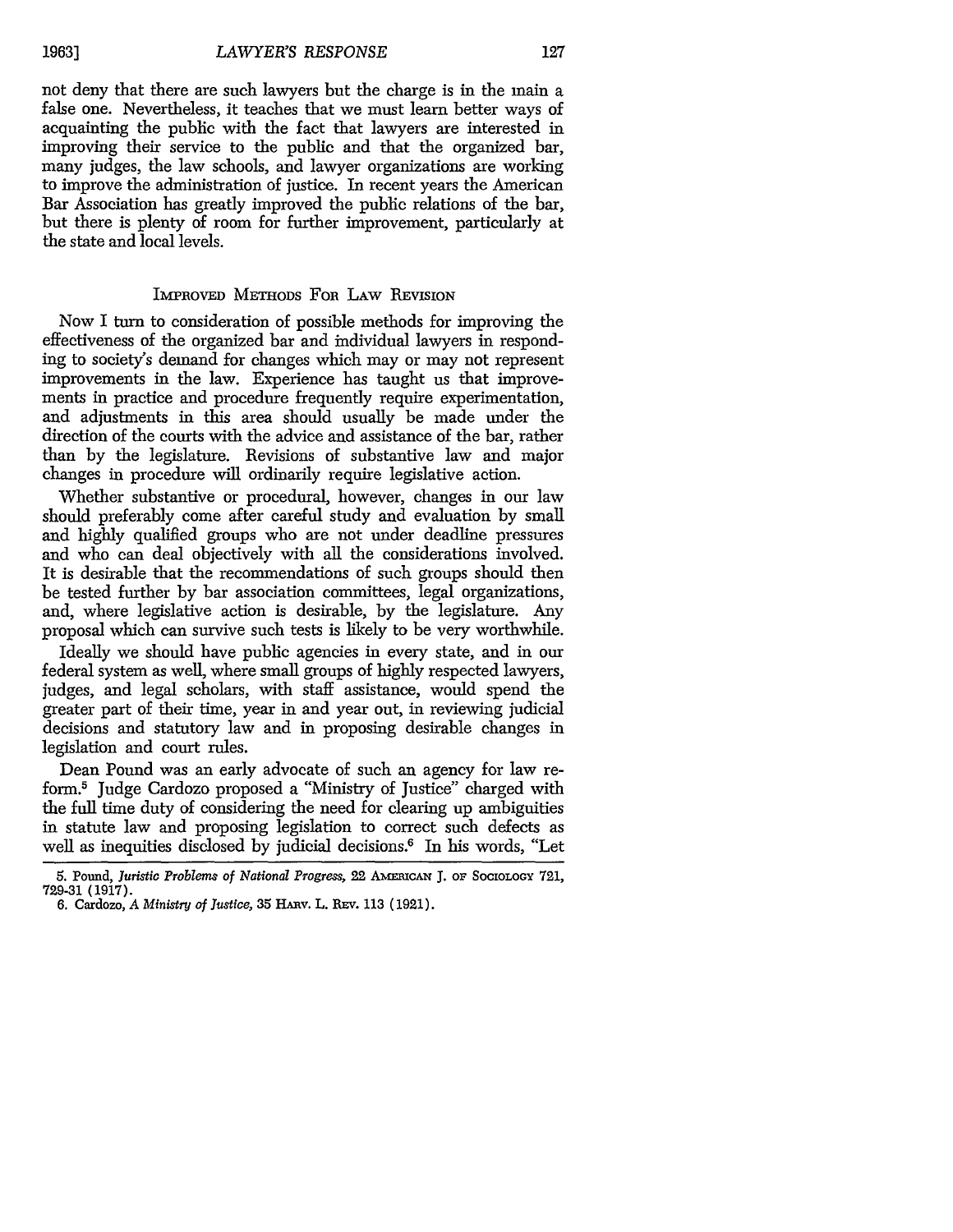us gather up the driftwood, and leave the waters pure."7 A Law Revision Commission in my state was created for these purposes and has had a fruitful start.<sup>8</sup> In its first twenty-three years the Commission submitted 315 bills dealing with 245 subjects, of which 181 were enacted by the New York legislature.<sup>9</sup>

On the federal scene, there may well be even more need of such an agency, as Judge Henry J. Friendly of the United States Court of Appeals for the Second Circuit has recently pointed out.10 He has suggested the creation of a public agency, headed by a retired federal judge and composed of the chairman and the ranking minority members of the judiciary committees of the Senate and the House, together with four to six lawyers and legal scholars assisted by a permanent staff. This national agency would study existing federal statutes and court decisions and suggest to the appropriate committee of Congress remedial legislation to clear up ambiguities or imperfections in federal statutes which the courts are powerless to correct or change. Many needed changes are minor and non-controversial. In the words of Judge Friendly, they are simply "weeds" which "have grown for lack of a gardener." Hopefully, the agency would also study the need for more important legislation and take the lead in suggesting appropriate measures. The public stature of the agency and the presence of legislative leaders among its members should ensure careful evaluation of its recommendations by Congress. State agencies organized along the same lines should enjoy equal status and usefulness.

Another thoughtful jurist, Presiding Justice Bernard Botein of New York, has suggested that such an agency should also devote time and thought to planning for legislation that is likely to be needed in tomorrow's world. In his words, we must learn to:

anticipate rather than merely to await the challenge and make impromptu *ad hoc* response....

It is patently inefficient, if not ineffectual, to leave the resolution of future problems that are presently recognizable, solely to the happenstance of the successive lawsuits in which they may arise. In that setting the watchdogs of the law will forever pursue a mechanical rabbit which will always outstrip them. The uneven caliber of counsel and judges, the strictures imposed by the particular issue in controversy, and the limited breadth of inquiry inherent in the judicial process all militate against exclusive reliance upon the case-by-case resolution.11

<sup>7.</sup> *Id.* at 126.

<sup>8.</sup> N.Y. LEGIs. LAw §§ 70-72 (1952).

<sup>9.</sup> N.Y. Law Revision Comm'n Rep. 8 (1957).

<sup>10.</sup> Friendly, *The* Gap *in Lawmaking-Judges Who Can't and Legislators Who Won't,* 63 COLum. L. REv. 787 (1963).

<sup>11.</sup> Botein, *The Future of the Judicial Process: Challenge and Response*, 15 Record OF N.Y.C.B.A. 152, 153, 168 (1960).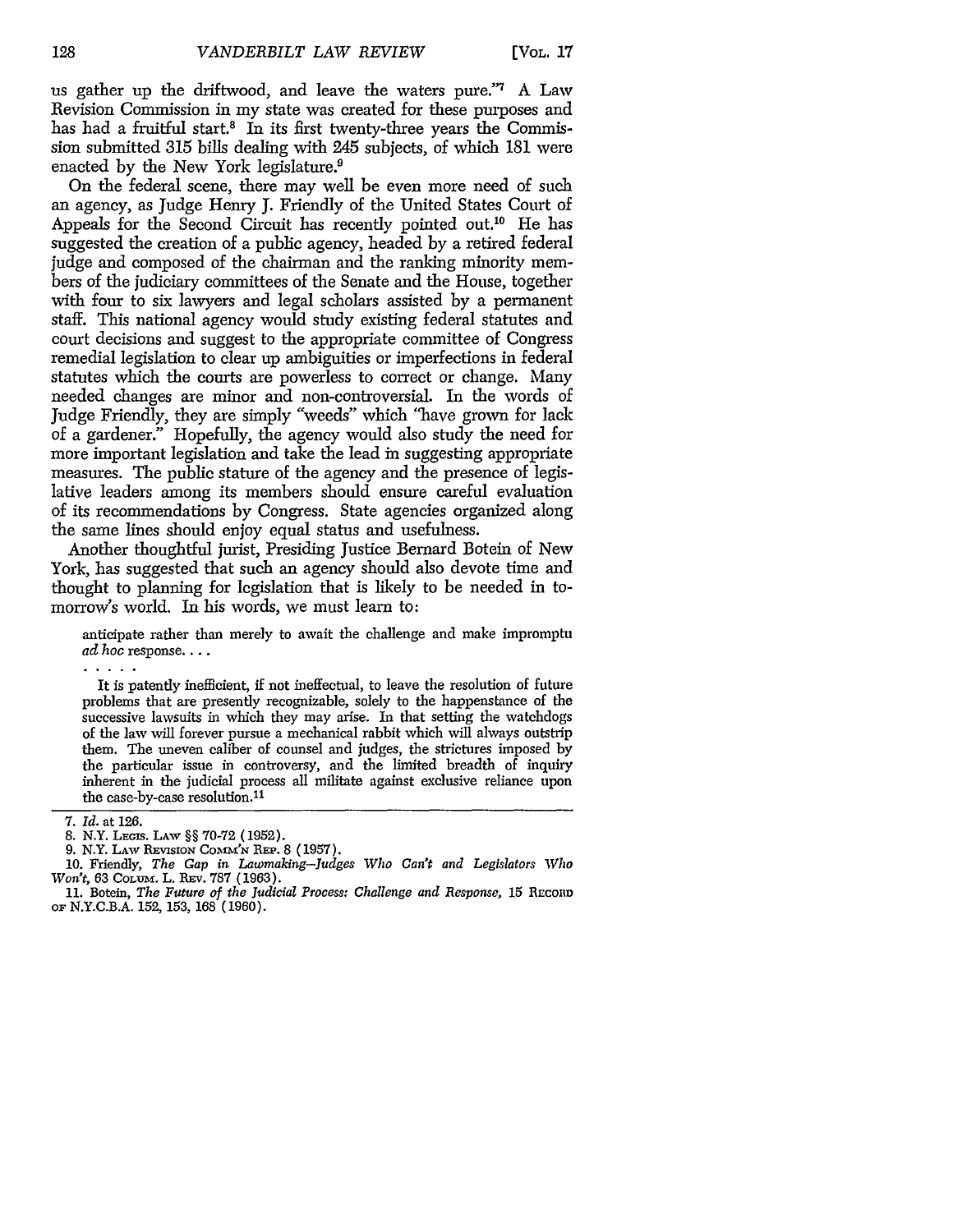In addition to what Dean Pound has called "the small amount of petty tinkering of the legal system which is necessary to keep it in running order,"<sup>12</sup> these agencies of justice, in collaboration with other lawyer groups, should also grapple with the larger policy problems which come with changing times. "We do not realize," as Holmes once said, "how large a part of our law is open to reconsideration upon a slight change in the habit of the public mind."13 "It is revolting to have no better reason for a rule of law than that so it was laid down in the time of Henry IV. It is still more revolting if the grounds upon which it was laid down have vanished long since, and the rule simply persists from blind imitation of the past."14 "The first requirement of a sound body of law," he said, "is that it should correspond with the active feelings and demands of the community whether right or wrong."' 5

I have selected, almost at random, three important problems which might be considered at this very moment by public or quasi-public agencies devoted to law revision and reform:

**(1)** In urban centers our congested court calendars are clogged with personal injury claims. Scarcely ten per cent of these will be tried to completion before court and jury. The rest are settled before or during trial. Our judges are being forced to assume the unbecoming role of claim adjusters and our juries have become buffers and catalyst agents to force settlements between the parties. There must be a better way of fairly resolving these disputes, and without resorting to the workmen's compensation plan approach. I realize that this problem is receiving much attention in various quarters but there may well be special local situations which could be relieved by local plans conceived by a state agency on law reform.

(2) In recent years the volume of commercial litigation has diminished greatly. This is not because such disputes have decreased. Businessmen have found arbitration or even submission to unjust demands preferable to litigation in the courts. It is of course true that arbitration is often an appropriate means of resolving some commercial disputes. But the rules of conduct among businessmen have been forged largely in the courts and we are not now getting, at least to the same degree as in the past, judicial decisions in commercial matters upon the basis of which lawyers can advise businessmen as to the probable outcome of a course of action. Arbitrators are not required to state the reasons for their conclusions and neither well settled legal doctrine, statute law, nor even the plain terms of a contract between

<sup>12.</sup> Pound, *Anachronisms in Law,* **3 J. Am.** Jun. Soc'y 142, 145 **(1920).**

<sup>13.</sup> Holmes, *The Path of the Law*, in JURISPRUDENCE IN ACTION 294 (1953).

<sup>14.</sup> *Id.* at **287.**

<sup>15.</sup> HOLMES, THE COMMON LAW 41 (1881).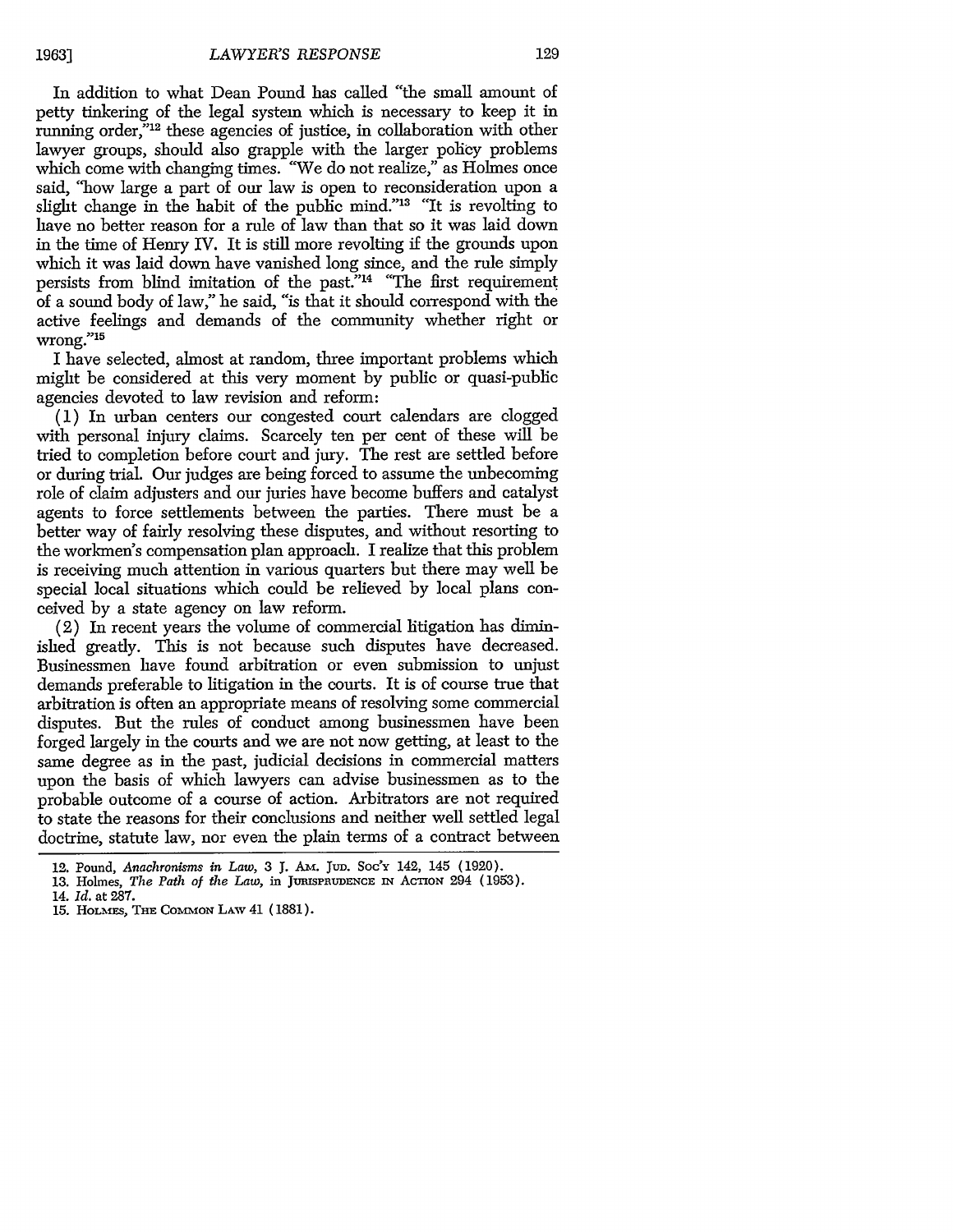the parties is binding on the arbitrators, who are frequently laymen. Their decisions, moreover, are not appealable to the courts.

It is socially desirable, I submit, that most litigated business disputes be resolved in the courts, rather than by arbitration. If this be the correct view, how can our court procedures be simplified and changed so as to bring about the return of such litigation to the courts?

(3) Our federal judges spend much of their time in trying accident claims arising under the Jones Act and the Federal Employers' Liability Act. There is a substantial question as to whether these cases belong in the federal courts at all and there are glaring inequities among the remedies available for injured persons. Judge Friendly has recently pointed out some of these inequities:<sup>16</sup>

I take as an instance the law governing liability for injury to workers in various forms of transportation. If an airline pilot or an interstate truck or bus driver is injured, he recovers a fixed amount, under a state workmen's compensation act, without having to prove fault or, usually, anything beyond the fact of injury. Their counterparts on an interstate railroad, governed by a quite different statute, recover an amount that is unlimited, but only after proving negligence, at least in theory,<sup>17</sup>-unless the accident is due to faulty appliances on rolling stock,<sup>18</sup> when even less need be proved, or to defects in a locomotive or tender,<sup>19</sup> when practically nothing need be.<sup>20</sup> Although the proverbial visitor from Mars might think this sufficiently irrational, in the colloquial phrase he 'wouldn't have seen nothing yet'; the maze of rules governing maritime workers awaits him. In addition to the ancient remedy of maintenance and cure, which may render a shipowner liable for the illness of a seaman completely unrelated to the latter's activity,<sup>21</sup> our visitor would discover one regime of hability for fault, provided in the Jones Act,<sup>22</sup> and another of liability without fault, provided by the doctrine of unseaworthiness. At some times these two regimes are concurrent; at others, because of the restricted applicability of the Jones Act, they are not. Still more baffling than the seaman would be the harbor worker, covered by a federal compensation act<sup>23</sup> passed to place him on a parity with similar workers covered by state compensation statutes, yet also given the judge-made remedy for unsea-

**16.** Friendly, supra note 10, at 799-800 (1963). Footnotes 17-21 infra are the same as footnotes 75-85 in the original text.

**17.** Federal Employers' Liability Act, 35 Stat. 65 (1908), as amended, 45 U.S.C. §§ 51-60 (1958); see Sinkler v. Missouri Pac. R.R., 356 U.S. 326, 332-34 (1958) (Harlan, **J.,** dissenting).

18. Safety Appliance Act §§ 12-13, **36** Stat. 298 (1910), 45 U.S.C. §§ 11-12 (1958). 19. Safety Appliance Act § 23, 36 Stat. 913 (1911), as amended, 45 U.S.C. § 23 (1958).<br>20. Lilly v. Grand Trunk W.R.R., 317 U.S. 481 (1943). For the less exacting

20. Lilly v. Grand Trunk W.R.R., 317 U.S. 481 (1943). For the less exacting standard under the Safety Appliance Act, 27 Stat. 531 (1893), as amended, 45 U.S.C. §§ 1-43 (1958), as amended, 45 U.S.C. §§ 38, 42, 43 (Supp. III, 1962), **seo** Raudenbush v. Baltimore & O.R.R., 160 F.2d 363 (3d Cir. 1947).

21. See, e.g., Dragich v. Strika, 309 F.2d 161 (9th Cir. 1962) (Parkinson's disease). 22. § 20, 38 Stat. 1185 (1915), as amended, 46 U.S.C. § 688 (1958).

23. Longshoremen's and Harbor Worker's Compensation Act, 44 Stat. 1424 (1927), as amended, 33 U.S.C. §§ 901-50 (1958), as amended, 33 U.S.C. §§ 907-41 (Supp. III, 1962).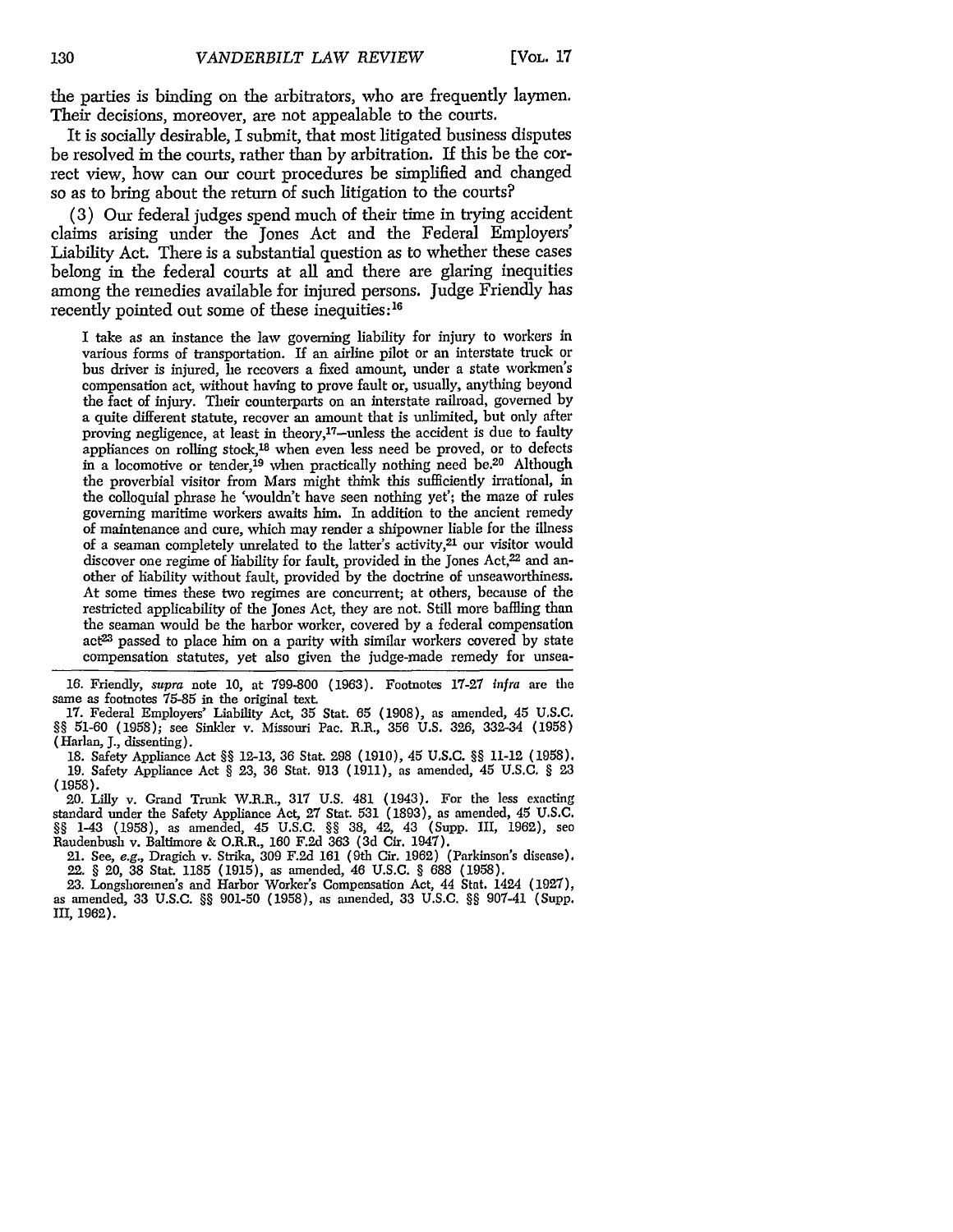worthiness against the ship because he is doing work traditionally done by the ship's crew.24 One wonders whether even if the Martian visitor had followed up to this point, he would understand the next steps-that unseaworthiness of the ship and consequent recovery from it may flow from a defective appliance brought on board by the injured stevedore himself,<sup>25</sup> and that after the stevedore has recovered from the ship for the injury from the defective equipment furnished by his employer, the ship can then recover from the employer what it has paid the stevedore although the stevedore's direct recovery from his employer would have been limited by the Longshoremen's and Harbor Workers' Compensation Act.26 Finally, these legal doctrines as to a seaman or stevedore who has been injured are of the starkest simplicity as compared to those concerning one who has been killed.<sup>27</sup>

How, in the last half of the twentieth century, can we defend such a complex and disparate set of regimes of liability for injuries to transport workers within the sphere of federal legislative power?

I have mentioned only three of many areas involving broad questions of policy to which agencies of law reform could devote their earnest attention. This of course is in addition to the important "housekeeping" work to which reference has been made and to the vital role of the organized bar, the judges and judicial conferences, the law schools, and all groups and agencies devoted to improving the administration of justice.

#### Two **URGENT** SuBjEcrs:

#### JUDICIAL SELECTION AND DEFENDER FACILITIES

Let me now turn briefly to two urgent matters requiring changes in state and federal legislation and in which the bar as a whole must assert the leadership and pressures to accomplish the desired objectives. First, there is the matter of improving our methods of selecting judges. A nationwide movement is now under way to substitute for obsolete and unsatisfactory methods modem procedures to assure so far as is humanly possible the selection of our best qualified lawyers to administer the law. In this great work, which has been spurred on by the organized bar at all levels and by such catalyst agents as The American Judicature Society and the nationwide Joint Committee for Effective Administration of Justice, great strides have been made in recent years and even in the past few months.<sup>28</sup> Let us not lose the

<sup>24.</sup> Pope & Talbot, Inc. v. Hawr, 346 U.S. 406 (1953); Seas Shipping Co. v. Sieracki, 328 U.S. 85 (1946).

<sup>25.</sup> Alaska S.S. Co. v. Petterson, 347 U.S. 396 (1954).

<sup>26.</sup> Ryan Stevedoring Co. v. Pan-Atl. S.S. Corp., 350 U.S. 124 (1956).

<sup>27.</sup> See GimvORE & BLACK, ADmmALTr 301-08 (1957); Currie, *Federalism and the* Admiralty: "The Devil's Own Mess," in 1960 SUPREME COURT REVIEW 158 (Kurland ed.), quoting from Tbsen's *The Wild Duck.*

<sup>28.</sup> See, e.g., Winters, *Editorial, 46* **J.** AM. **Jun.** *Soc'y* 45 (1962).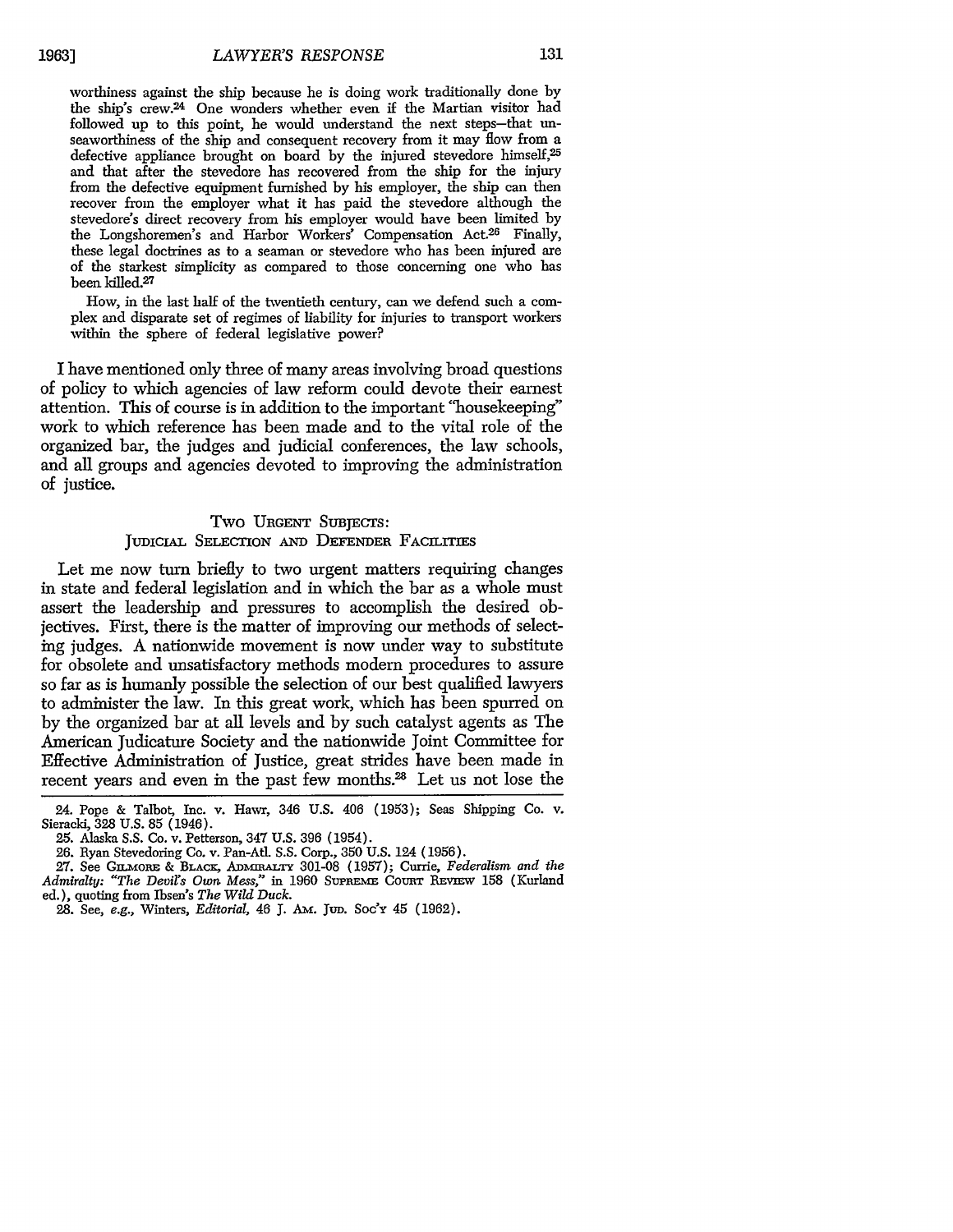momentum which has been gained at such great effort. Let each of us examine the procedures being followed in his own state with a critical eye and then join, if reform be desirable, in efforts by bench and bar to assure that only the best qualified shall ascend the bench.

Second, there is a matter of critical importance which in my judgment should have the highest priority. I refer to the need for organized defender services in our larger cities and counties. For over twenty-five years this step has been advocated by leaders of bench and bar. The number of offices has increased substantially in the past fifteen years but even today there are nearly forty counties with populations of 400,000 or more which have no organized service whatsoever. Moreover, existing facilities in most cities are inadequate to meet the real needs of the community.

We can wait no longer. Barely two weeks ago, the Supreme Court of the United States, in overruling its 1942 decision in *Betts v. Brady,* held squarely that the federal constitution requires each state to provide the assistance of counsel to indigent persons accused of crime.<sup>29</sup> On the same day the Court held that the State of California was required to provide a convicted defendant with counsel to present his appeal to the appellate court<sup>30</sup> and that federal habeas corpus is available to review, in the federal courts, state convictions no longer reviewable in the state courts.3'

These and other recent decisions have made an already acute problem even more critical. The private bar cannot carry, and should not be expected to carry, the increasingly heavy load of *ad hoc* appointments to defend the thousands of indigent persons who each year will be accused of crime, or to brief and argue appeals from convictions or to pursue post-conviction remedies. It is perfectly obvious that the defense side must be organized along the same lines as the prosecution side and this is the spirit of the proposed Criminal Justice Act of 1963, now pending in Congress.<sup>32</sup> This legislation would provide compensated counsel and investigatory facilities in the federal court system through (1) an appointed public defender, or (2) contract arrangements with a private defender or legal aid society, or (3) appointments of individual lawyers, or (4) a combination of two or more of these methods, as local conditions may dictate. This legislation has significant bipartisan support in Congress and was introduced with a special message from the President of the United States.

The need for organized defender systems is even greater in the state

<sup>29.</sup> Gideon v. Wainwright, 372 U.S. 335 (1963).

<sup>30.</sup> Douglas v. California, 372 U.S. 905 (1963).

<sup>31.</sup> Fay v. Noia, 372 U.S. **391** (1963).

<sup>32.</sup> S. 1057, 88th Cong., 1st Sess. (1963).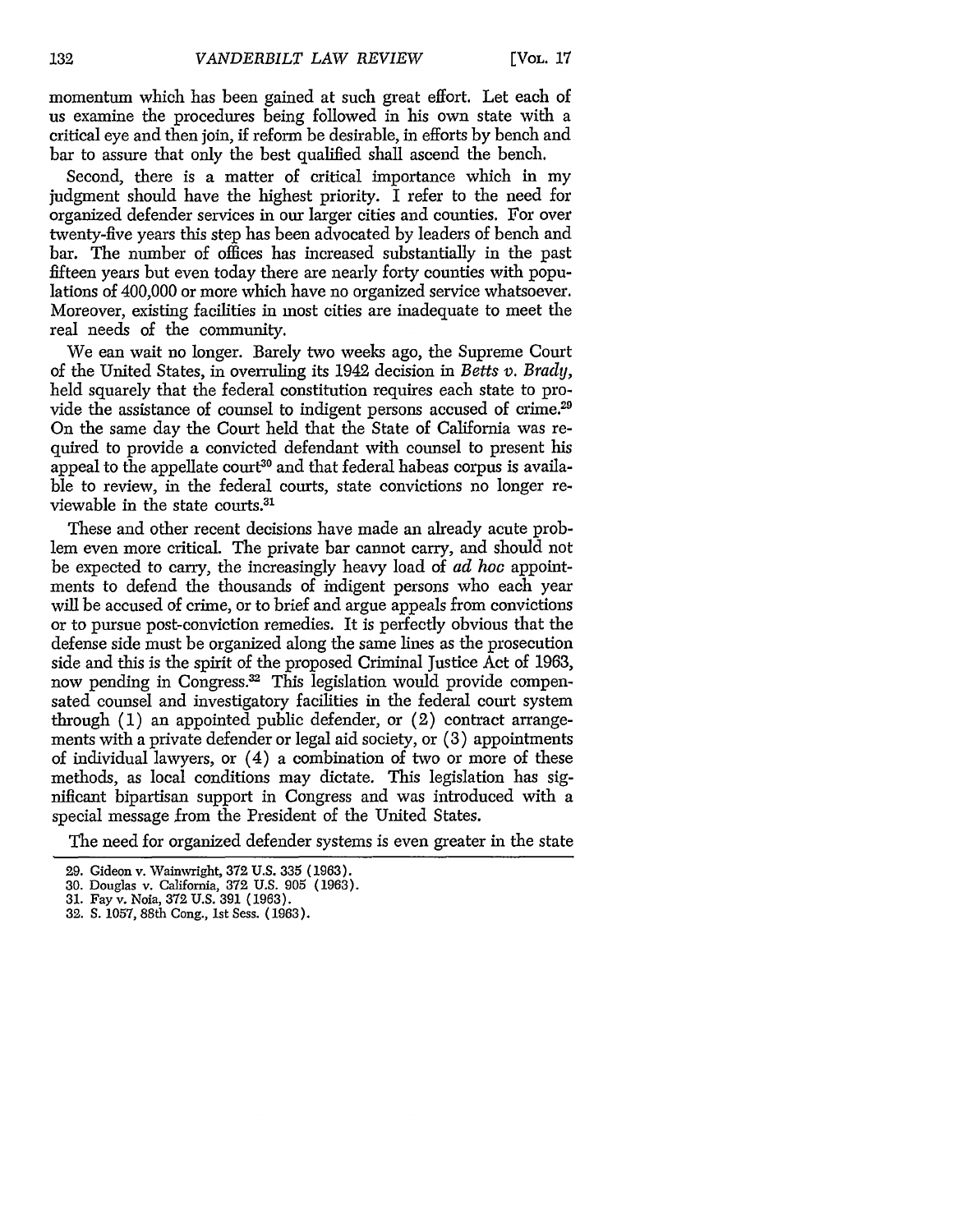courts, where there is a larger volume of criminal business. Leadership and pressures must be exerted by the bar in every section of the country to assure the setting up of adequate defender facilities. Such offices may receive their financial support from tax funds contributed by state, city, or county, or they may be supported by the community fund or by both. The important thing is that these offices be established and that they be manned by decently compensated competent lawyers with necessary investigatory help who will be available as needed to defend indigent persons accused of crime and to prosecute appeals and other post-conviction remedies.

A state by state audit of defender facilities and of methods now being used to provide counsel in criminal cases is under way. This audit, which has been financed by the Ford Foundation, is being conducted by the American Bar Foundation with the active cooperation of the American Bar Association and all state bar associations. The results of the national survey will be of substantial significance and help in planning the future development of various types of defender services to be suggested for communities of varying size. However, no audit or survey is needed to demonstrate the immediate need for defender offices in the larger counties and cities.

The bar must lead the way. As stated by the first-and the greatest -Chairman of the Standing Committee on Legal Aid Work of the American Bar Association, Charles Evans Hughes:

Whatever else lawyers may accomplish in public affairs, it is their privilege and obligation to assure a competent administration of justice to the needy, so that no man shall suffer in the enforcement of his legal rights for want of a skilled protector, able, fearless and incorruptible.<sup>33</sup>

In closing, let me recall Elihu Root's statement of the lawyer's obligation to the law, its stability and its development:

He is a poor-spirited fellow who conceives that he has no duty but to his clients and sets before himself no object but personal success. To be a lawyer working for fees is not to be any the less a citizen whose unbought service is due to his community and his country with his best and constant effort. And the lawyer's profession demands of him something more than the ordinary public service of citizenship. He has a duty to the law. In the cause of peace and order and human rights against all injustice and wrong, he is the advocate of all men, present and to come. If he fail in loyalty to this cause; if he have not the earnestness and sincerity which come from a strong desire to maintain the reign of law; his voice will ring false in the courts and will fail to carry conviction to judicial minds.<sup>34</sup>

<sup>33.</sup> Hughes, *Legal Aid Societies, Their Function and Necessity,* 45 A.B.A. REP. 227, 234 (1920).

<sup>34.</sup> Root, *Some Duties of American Lawyers to American Law,* 14 YALE L.J. 63, 65 (1904).